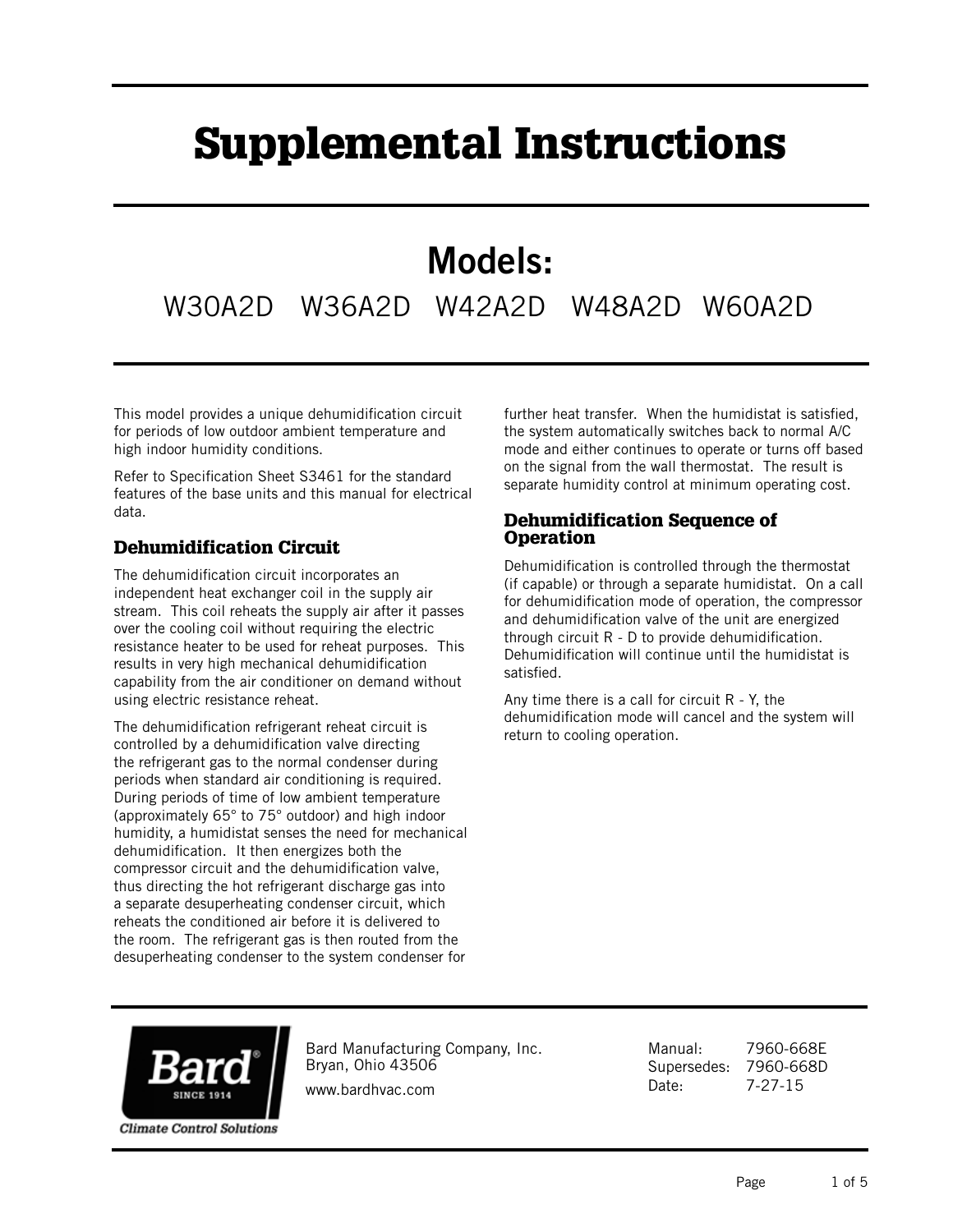|                             | <b>W30A2D Application Performance Data</b> |                              |                        |                                  |        |                                |                              |                                  |                     |       |  |  |  |  |
|-----------------------------|--------------------------------------------|------------------------------|------------------------|----------------------------------|--------|--------------------------------|------------------------------|----------------------------------|---------------------|-------|--|--|--|--|
| Indoor<br><b>Conditions</b> |                                            | Outdoor<br><b>Conditions</b> | <b>System Capacity</b> |                                  |        | Pounds of<br><b>Water/Hour</b> | Evaporator<br><b>Airflow</b> | Approximate<br><b>Supply Air</b> | Mode                |       |  |  |  |  |
| DB/WB                       | % RH                                       | DB                           | <b>Total</b>           | S/T<br><b>Sensible</b><br>Latent |        | Lbs.                           | <b>CFM</b>                   | DB/WB                            | A/C<br>VS.<br>Dehum |       |  |  |  |  |
| 65/63                       | 90                                         | 65                           | 32,500                 | 14,000                           | 18,500 | 0.43                           | 17.45                        | 1000                             | 52.7/52.5           | A/C   |  |  |  |  |
| 65/63                       | 90                                         | 65                           |                        | $(-2, 100)$                      | 15,500 | $\Omega$                       | 14.62                        | 1000                             | 66.9 / 58.8         | Dehum |  |  |  |  |
| 75/62.5                     | 50                                         | 75                           | 30,100                 | 24,400                           | 5,700  | 0.81                           | 5.38                         | 1000                             | 53.5/52.4           | A/C   |  |  |  |  |
| 75/62.5                     | 50                                         | 75                           | 8,800                  | 2,900                            | 5,900  | 0.33                           | 5.57                         | 1000                             | 72.5/59.6           | Dehum |  |  |  |  |
| 75/65.5                     | 60                                         | 75                           | 31,700                 | 21,200                           | 10,500 | 0.67                           | 9.91                         | 1000                             | 56.1/55.3           | A/C   |  |  |  |  |
| 75/65.5                     | 60                                         | 75                           | 10,500                 | 1,000                            | 9,500  | 0.1                            | 8.96                         | 1000                             | 74.1/62.4           | Dehum |  |  |  |  |
| 75/68                       | 70                                         | 75                           | 33,300                 | 18,300                           | 15,000 | 0.55                           | 14.15                        | 1000                             | 58.6 / 57.9         | A/C   |  |  |  |  |
| 75/68                       | 70                                         | 75                           |                        | $(-600)$                         | 12,600 | $\Omega$                       | 11.89                        | 1000                             | 75.6 / 64.7         | Dehum |  |  |  |  |
| 78/64                       | 47                                         | 95                           | 27,100                 | 23,600                           | 3,500  | 0.87                           | 3.30                         | 1000                             | 56.8 / 55.0         | A/C   |  |  |  |  |
| 78/64                       | 47                                         | 95                           |                        | $(-4,700)$                       | 4,700  | $\mathbf 0$                    | 4.43                         | 1000                             | 82.2 / 63.9         | Dehum |  |  |  |  |
| 80/67                       | 50                                         | 95                           | 29,000                 | 22,900                           | 6,100  | 0.79                           | 5.75                         | 1000                             | 59.3/57.9           | A/C   |  |  |  |  |
| 80/67                       | 50                                         | 95                           |                        | (-4,800)                         | 6,500  | 0                              | 6.13                         | 1000                             | 84.2/66.6           | Dehum |  |  |  |  |

|                             | <b>W36A2D Application Performance Data</b> |                                     |                        |                 |        |                                |                              |                                  |             |                            |  |  |  |  |
|-----------------------------|--------------------------------------------|-------------------------------------|------------------------|-----------------|--------|--------------------------------|------------------------------|----------------------------------|-------------|----------------------------|--|--|--|--|
| Indoor<br><b>Conditions</b> |                                            | <b>Outdoor</b><br><b>Conditions</b> | <b>System Capacity</b> |                 |        | Pounds of<br><b>Water/Hour</b> | Evaporator<br><b>Airflow</b> | Approximate<br><b>Supply Air</b> | Mode        |                            |  |  |  |  |
| DB/WB                       | % RH                                       | <b>DB</b>                           | <b>Total</b>           | <b>Sensible</b> | Latent | S/T                            | Lbs.                         | <b>CFM</b>                       | DB/WB       | A/C<br>VS.<br><b>Dehum</b> |  |  |  |  |
| 65/63                       | 90                                         | 65                                  | 38,800                 | 16,900          | 21,900 | 0.44                           | 20.66                        | 1100                             | 51.0 / 50.8 | A/C                        |  |  |  |  |
| 65/63                       | 90                                         | 65                                  |                        | $(-3,200)$      | 21,000 | $\mathbf{O}$                   | 19.81                        | 1100                             | 67.6/58.2   | Dehum                      |  |  |  |  |
| 75/62.5                     | 50                                         | 75                                  | 36,500                 | 27,800          | 8,700  | 0.76                           | 8.21                         | 1100                             | 52.5/55.0   | A/C                        |  |  |  |  |
| 75/62.5                     | 50                                         | 75                                  | 11,200                 | 3,200           | 8,000  | 0.29                           | 7.55                         | 1100                             | 72.4 / 59.4 | Dehum                      |  |  |  |  |
| 75/65.5                     | 60                                         | 75                                  | 37,900                 | 24,100          | 13,800 | 0.64                           | 13.02                        | 1100                             | 55.3 / 54.5 | A/C                        |  |  |  |  |
| 75/65.5                     | 60                                         | 75                                  | 13,200                 | 1,000           | 12,200 | 0.08                           | 11.51                        | 1100                             | 74.2/61.8   | Dehum                      |  |  |  |  |
| 75/68                       | 70                                         | 75                                  | 40,600                 | 21,500          | 19,100 | 0.53                           | 18.02                        | 1100                             | 57.6 / 59.8 | A/C                        |  |  |  |  |
| 75/68                       | 70                                         | 75                                  |                        | $(-1,300)$      | 16,700 | 0                              | 15.75                        | 1100                             | 76.1/64.2   | Dehum                      |  |  |  |  |
| 78/64                       | 47                                         | 95                                  | 32,500                 | 27,500          | 5,000  | 0.85                           | 4.72                         | 1100                             | 55.2/54.0   | A/C                        |  |  |  |  |
| 78/64                       | 47                                         | 95                                  |                        | $(-4, 400)$     | 5,800  | $\Omega$                       | 5.47                         | 1100                             | 81.7/63.6   | Dehum                      |  |  |  |  |
| 80/67                       | 50                                         | 95                                  | 34,400                 | 26,000          | 8,400  | 0.76                           | 7.92                         | 1100                             | 58.0 / 56.9 | A/C                        |  |  |  |  |
| 80/67                       | 50                                         | 95                                  |                        | $(-3,900)$      | 7,900  | 0                              | 7.45                         | 1100                             | 83.2/66.0   | Dehum                      |  |  |  |  |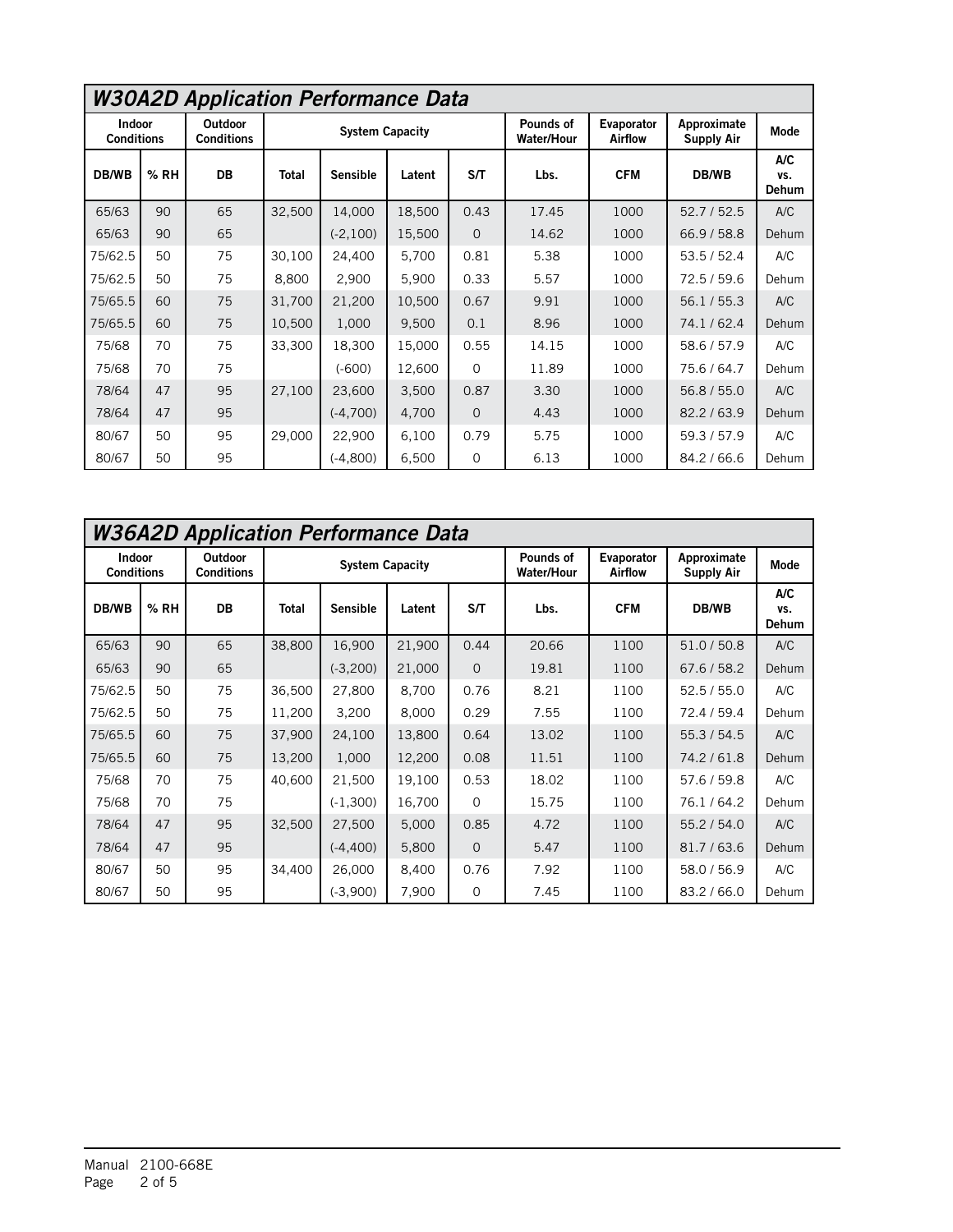| <b>W42A2D Application Performance Data</b> |                                                                                              |                                            |              |                        |            |                     |                                |                       |                                  |                     |  |  |
|--------------------------------------------|----------------------------------------------------------------------------------------------|--------------------------------------------|--------------|------------------------|------------|---------------------|--------------------------------|-----------------------|----------------------------------|---------------------|--|--|
| Indoor<br><b>Conditions</b>                |                                                                                              | <b>Outdoor</b><br><b>Conditions</b>        |              | <b>System Capacity</b> |            |                     | Pounds of<br><b>Water/Hour</b> | Evaporator<br>Airflow | Approximate<br><b>Supply Air</b> | Mode                |  |  |
| DB/WB                                      | % RH                                                                                         | DB                                         | <b>Total</b> | <b>Sensible</b>        | Latent     | S/T                 | Lbs.                           | <b>CFM</b>            | DB/WB                            | A/C<br>VS.<br>Dehum |  |  |
| 65/63                                      | 90                                                                                           | 65                                         | 46,200       | 19,900                 | 26,300     | 0.43                | 24.81                          | 1400                  | 52.3/51.7                        | A/C                 |  |  |
| 65/63                                      | 90                                                                                           | 65                                         |              | $(-1,800)$             | 23,400     | $\mathsf{O}\xspace$ | 22.08                          | 1400                  | 66.4 / 58.0                      | Dehum               |  |  |
| 75/62.5                                    | 50                                                                                           | 75                                         | 43,200       | 33,600                 | 9,600      | 0.78                | 9.06                           | 1400                  | 53.2 / 51.7                      | A/C                 |  |  |
| 75/62.5                                    | 50                                                                                           | 75                                         | 15,800       | 6,200                  | 9,600      | 0.39                | 9.06                           | 1400                  | 71.0 / 58.8                      | Dehum               |  |  |
| 75/65.5                                    | 60                                                                                           | 75                                         | 45,800       | 29,400                 | 16,400     | 0.64                | 15.47                          | 1400                  | 56.1/54.9                        | A/C                 |  |  |
| 75/65.5                                    | 60                                                                                           | 75                                         | 18,000       | 3,100                  | 14,900     | 0.17                | 14.06                          | 1400                  | 73.1/61.6                        | Dehum               |  |  |
| 75/68                                      | 70                                                                                           | 75                                         | 47,400       | 25,100                 | 22,300     | 0.53                | 21.04                          | 1400                  | 58.6 / 57.6                      | A/C                 |  |  |
| 75/68                                      | 70                                                                                           | 75                                         | 19,800       | 400                    | 19,400     | 0.02                | 18.30                          | 1400                  | 74.8/63.9                        | Dehum               |  |  |
| 78/64                                      | 47                                                                                           | 95                                         | 38,500       | 32,700                 | 5,800      | 0.85                | 5.47                           | 1400                  | 56.9/54.7                        | A/C                 |  |  |
| 78/64                                      | 47                                                                                           | 95                                         |              | $(-2, 200)$            | 5,600      | $\mathsf{O}\xspace$ | 5.28                           | 1400                  | 79.5/63.1                        | Dehum               |  |  |
| 80/67                                      | 50                                                                                           | 95                                         | 40.000       | 30,400                 | 9,600      | 0.76                | 9.06                           | 1400                  | 59.4 / 57.6                      | A/C                 |  |  |
| 80/67                                      | 50                                                                                           | 95                                         |              | $(-2,000)$             | 8,600      | $\Omega$            | 8.11                           | 1400                  | 81.2 / 65.6                      | Dehum               |  |  |
|                                            |                                                                                              | <b>W48A2D Application Performance Data</b> |              |                        |            |                     |                                |                       |                                  |                     |  |  |
|                                            | <b>Outdoor</b><br>Indoor<br><b>System Capacity</b><br><b>Conditions</b><br><b>Conditions</b> |                                            |              | Pounds of              | Evaporator | Approximate         | Mode                           |                       |                                  |                     |  |  |
|                                            |                                                                                              |                                            |              |                        |            |                     | <b>Water/Hour</b>              | <b>Airflow</b>        | <b>Supply Air</b>                |                     |  |  |
| DB/WB                                      | % RH                                                                                         | DB                                         | <b>Total</b> | Sensible               | Latent     | S/T                 | Lbs.                           | <b>CFM</b>            | DB/WB                            | A/C<br>VS.<br>Dehum |  |  |
| 65/63                                      | 90                                                                                           | 65                                         | 55,500       | 23,200                 | 32,300     | 0.42                | 30.47                          | 1550                  | 51.5/50.8                        | A/C                 |  |  |
| 65/63                                      | 90                                                                                           | 65                                         |              | $(-2,800)$             | 30,900     | 0                   | 29.15                          | 1550                  | 66.7/57.3                        | Dehum               |  |  |
| 75/62.5                                    | 50                                                                                           | 75                                         | 50,800       | 38,200                 | 12,600     | 0.75                | 11.89                          | 1550                  | 52.8/51.1                        | A/C                 |  |  |
| 75/62.5                                    | 50                                                                                           | 75                                         | 19,900       | 7,200                  | 12,700     | 0.36                | 11.98                          | 1550                  | 70.7 / 58.4                      | Dehum               |  |  |
| 75/65.5                                    | 60                                                                                           | 75                                         | 53,700       | 33,300                 | 20,400     | 0.62                | 19.25                          | 1550                  | 55.5/54.1                        | A/C                 |  |  |
| 75/65.5                                    | 60                                                                                           | 75                                         | 23,200       | 3,300                  | 19,900     | 0.14                | 18.77                          | 1550                  | 73.0/61.1                        | Dehum               |  |  |
| 75/68                                      | 70                                                                                           | 75                                         | 56.300       | 29,200                 | 27,100     | 0.52                | 25.57                          | 1550                  | 57.8 / 56.7                      | A/C                 |  |  |
| 75/68                                      | 70                                                                                           | 75                                         | 25,700       | 300                    | 25,400     | 0.01                | 23.96                          | 1550                  | 74.9/63.3                        | Dehum               |  |  |
| 78/64                                      | 47                                                                                           | 95                                         | 45,800       | 37,400                 | 8,400      | 0.82                | 7.92                           | 1550                  | 56.0 / 54.0                      | A/C                 |  |  |
| 78/64                                      | 47                                                                                           | 95                                         |              | $(-1,800)$             | 8,000      | $\mathbf 0$         | 7.55                           | 1550                  | 79.0 / 62.9                      | Dehum               |  |  |
| 80/67                                      | 50                                                                                           | 95                                         | 47,500       | 35,300                 | 12,200     | 0.74                | 11.47                          | 1550                  | 59.1 / 57.2                      | A/C                 |  |  |
| 80/67                                      | 50                                                                                           | 95                                         |              | $(-2, 200)$            | 11,800     | $\Omega$            | 11.13                          | 1550                  | 81.3 / 65.2                      | Dehum               |  |  |
|                                            |                                                                                              | <b>W60A2D Application Performance Data</b> |              |                        |            |                     |                                |                       |                                  |                     |  |  |

| <b>Conditions</b> |      | <b>Conditions</b> |        | System Capacity |        |              | <b>Water/Hour</b> | <b>Airflow</b> | Supply Air  | moue                       |
|-------------------|------|-------------------|--------|-----------------|--------|--------------|-------------------|----------------|-------------|----------------------------|
| DB/WB             | % RH | DB                | Total  | <b>Sensible</b> | Latent | S/T          | Lbs.              | <b>CFM</b>     | DB/WB       | A/C<br>VS.<br><b>Dehum</b> |
| 65/63             | 90   | 65                | 62,900 | 26,400          | 36,500 | 0.42         | 34.43             | 1700           | 51.0 / 50.4 | A/C                        |
| 65/63             | 90   | 65                |        | $(-3, 100)$     | 35,000 | $\Omega$     | 33.02             | 1700           | 66.5/57.1   | Dehum                      |
| 75/62.5           | 50   | 75                | 57,800 | 43,000          | 14,800 | 0.74         | 13.96             | 1700           | 51.8/50.4   | A/C                        |
| 75/62.5           | 50   | 75                | 22.900 | 8.500           | 14,400 | 0.37         | 13.58             | 1700           | 70.5/58.2   | Dehum                      |
| 75/65.5           | 60   | 75                | 61,300 | 37,500          | 23,800 | 0.61         | 22.45             | 1700           | 54.7/53.6   | A/C                        |
| 75/65.5           | 60   | 75                | 26,700 | 4,000           | 22,700 | 0.15         | 21.42             | 1700           | 72.8/60.8   | Dehum                      |
| 75/68             | 70   | 75                | 64.800 | 32,600          | 32,200 | 0.5          | 30.38             | 1700           | 57.3 / 56.3 | A/C                        |
| 75/68             | 70   | 75                | 29,800 | 400             | 29,400 | 0.01         | 27.74             | 1700           | 74.8/62.9   | Dehum                      |
| 78/64             | 47   | 95                | 51.800 | 41,900          | 9,900  | 0.81         | 9.34              | 1700           | 55.4/53.6   | A/C                        |
| 78/64             | 47   | 95                |        | $(-1,000)$      | 9,200  | $\mathbf{0}$ | 8.68              | 1700           | 78.5/62.6   | Dehum                      |
| 80/67             | 50   | 95                | 54.000 | 39,800          | 14,200 | 0.74         | 13.40             | 1700           | 58.3/56.7   | A/C                        |
| 80/67             | 50   | 95                |        | $(-1,700)$      | 13,200 | 0            | 12.45             | 1700           | 81.0/65.0   | Dehum                      |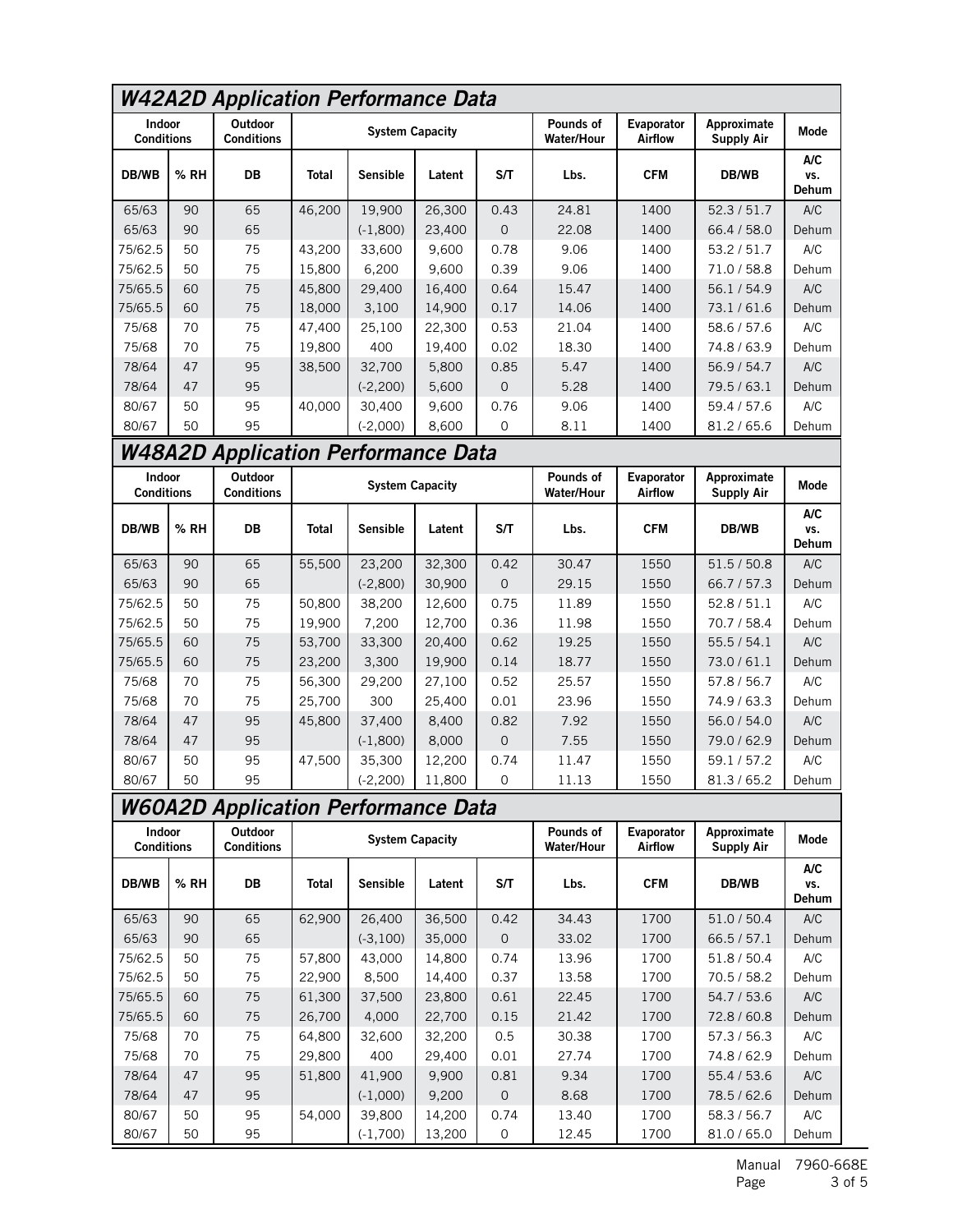